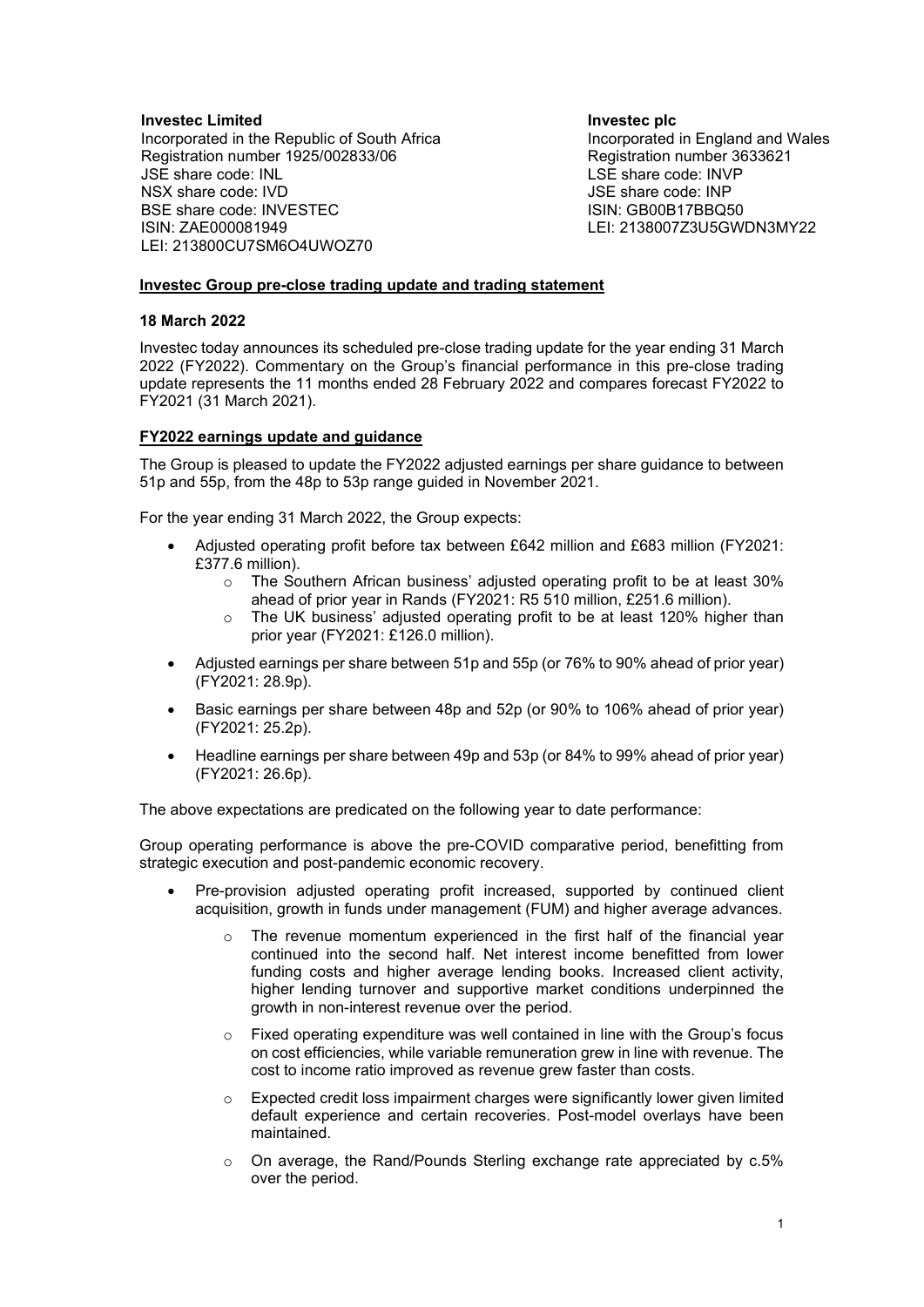- For the period ended 28 February 2022:
	- o The Wealth & Investment business grew FUM by 6.6% to £61.9 billion, driven by net inflows of £2.0 billion and positive market conditions. Current market volatility may impact FUM at 31 March 2022.
	- o Within Specialist Banking, core loans grew by 8.9% to £28.8 billion, driven by corporate lending and residential mortgage growth in both geographies.

The Group is well capitalised with strong liquidity, above Board approved minimums, and is well positioned to pursue identified growth opportunities.

The Group has no material direct or indirect exposure to Russia or Ukraine; however, the outlook may be affected by uncertainty arising from the likely impacts of the Russian invasion of Ukraine on the global economy and financial markets.

### **Other information**

The financial information on which this trading statement is based, has not been reviewed and reported on by the external auditors.

An investor conference call will be held today at 09:00 UK time /11:00 South African time. Please register for the call at [www.investec.com/investorrelations](http://www.investec.com/investorrelations)

### **Year end results**

The results for the year ending 31 March 2022 are scheduled for release on **Thursday,19 May 2022**.

On behalf of the board Philip Hourquebie (Chair), Fani Titi (Group Chief Executive)

## **For further information please contact:**

**Investec Investor Relations** General enquiries: [investorrelations@investec.co.za](mailto:investorrelations@investec.co.za)

Results: Qaqambile Dwayi Carly Newton<br>
SA Tel: +27 (0)83 457 2134 UK Tel: +44 (0

UK Tel: +44 (0)20 75974493

**Brunswick (SA PR advisers)** Graeme Coetzee Tel: +27 (0)63 685 6053

**Lansons (UK PR advisers)** Tom Baldock Tel: +44 (0)78 6010 1715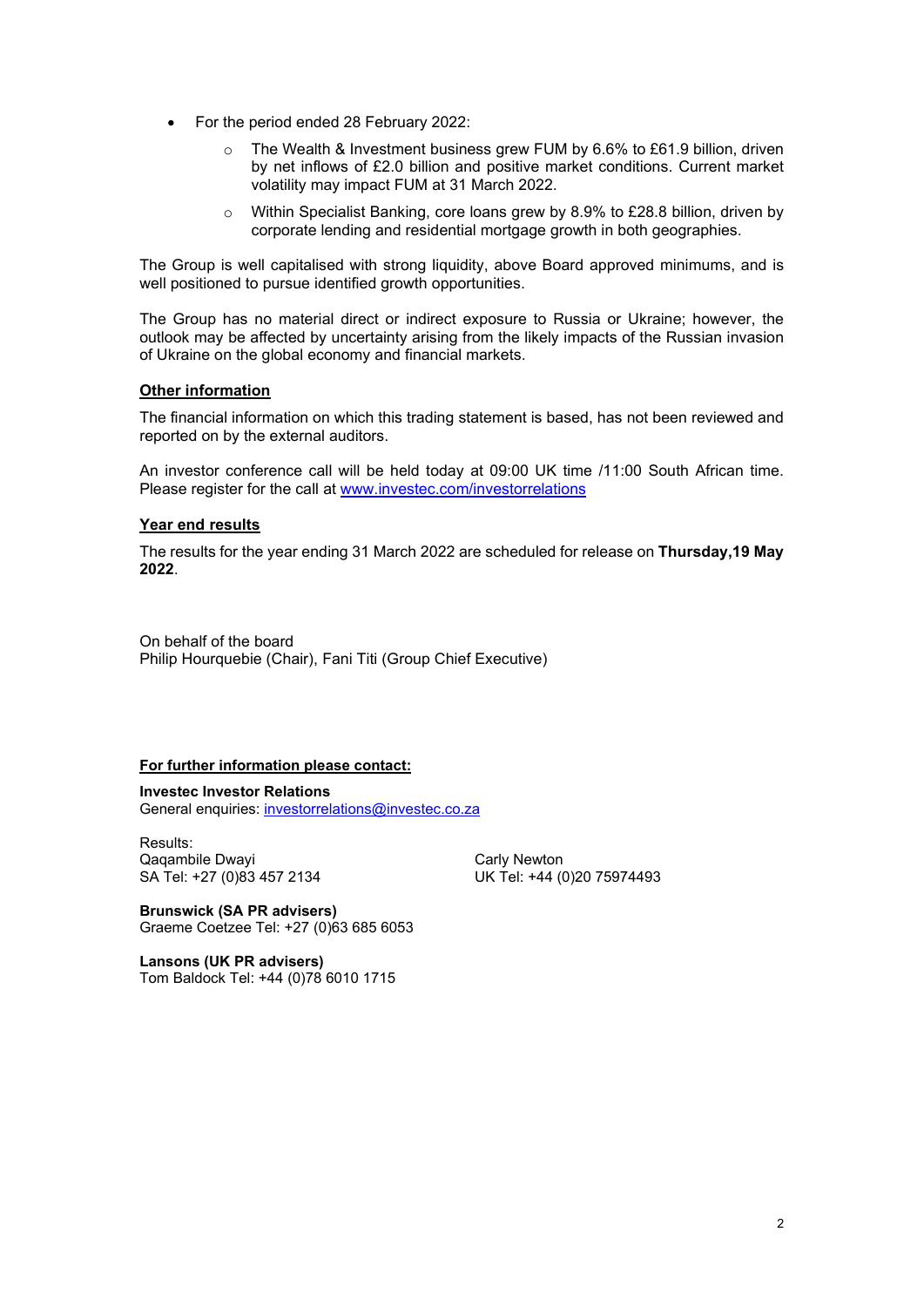## **Key income drivers**

| Core Ioans               |           |            |            |                                     |  |
|--------------------------|-----------|------------|------------|-------------------------------------|--|
| £'m                      | 28-Feb-22 | 31- Mar-21 | % change   | <b>Neutral currency</b><br>% change |  |
| UK and Other             | 14.273    | 12.331     | 15.8%*     | 15.8%                               |  |
| South Africa             | 14.516    | 14.107     | 2.9%       | 4.7%                                |  |
| Total                    | 28.789    | 26,438     | 8.9%       | 9.8%                                |  |
| <b>Customer deposits</b> |           |            |            | *17.4% excluding Australia          |  |
| £'m                      | 28-Feb-22 | 31- Mar-21 | $%$ change | <b>Neutral currency</b><br>% change |  |
| UK and Other             | 18.025    | 16.070     | 12.2%      | 12.2%                               |  |
| South Africa             | 19,863    | 18,379     | 8.1%       | 10.0%                               |  |
|                          |           |            |            |                                     |  |

**Total 37,888 34,449 10.0% 11.0%**

# **Funds under Management (FUM)**

| £'m                                      | 28-Feb-22 | 31-Mar-21 | % change | <b>Neutral currency</b><br>% change |  |
|------------------------------------------|-----------|-----------|----------|-------------------------------------|--|
| <b>Total Wealth &amp; Investment FUM</b> | 61.889    | 58,039    | 6.6%     | 7.2%                                |  |
| <b>UK and Other</b>                      | 43.383    | 41.684    | 4.1%     | 4.1%                                |  |
| Discretionary                            | 36.443    | 35.207    | 3.5%     | 3.5%                                |  |
| Non-discretionary                        | 6.940     | 6.477     | 7.1%     | $7.1\%$                             |  |
| <b>Southern Africa</b>                   | 18,506    | 16,355    | 13.1%    | 15.1%                               |  |
| Discretionary and annuity                | 9.467     | 8.587     | 10.2%    | 12.2%                               |  |
| Non-discretionary                        | 9,039     | 7,768     | 16.4%    | 18.4%                               |  |
| <b>Specialist Bank</b>                   | 405       | 397       | 1.9%     | 3.6%                                |  |
| <b>Total FUM</b>                         | 62.294    | 58.436    | 6.6%     | 7.2%                                |  |

## **Notes**

#### **1. Definitions**

- **Adjusted operating profit** refers to operating profit before goodwill, acquired intangibles and strategic actions and after adjusting for earnings attributable to other non-controlling interests. Non-IFRS measures such as adjusted operating profit are considered as pro-forma financial information as per the JSE Listing Requirements. The pro-forma financial information is the responsibility of the Group's Board of Directors. Pro-forma financial information was prepared for illustrative purposes and because of its nature may not fairly present the issuer's financial position, changes in equity or results of operations. This pro-forma financial information has not been reported on by the Group's auditors.
- **Adjusted earnings** is calculated by adjusting basic earnings attributable to shareholders for the amortisation of acquired intangible assets, non-operating items including strategic actions, and earnings attributable to perpetual preference shareholders and other additional tier 1 security holders.
- **Adjusted earnings per share** is calculated as adjusted earnings attributable to shareholders divided by the weighted average number of ordinary shares in issue during the year.
- **Headline earnings** is adjusted earnings plus the after tax financial effect of strategic actions and the amortisation of acquired intangible assets. Headline earnings is an earnings measure required to be calculated and disclosed by the JSE and is calculated in accordance with the guidance provided in Circular 1/2021.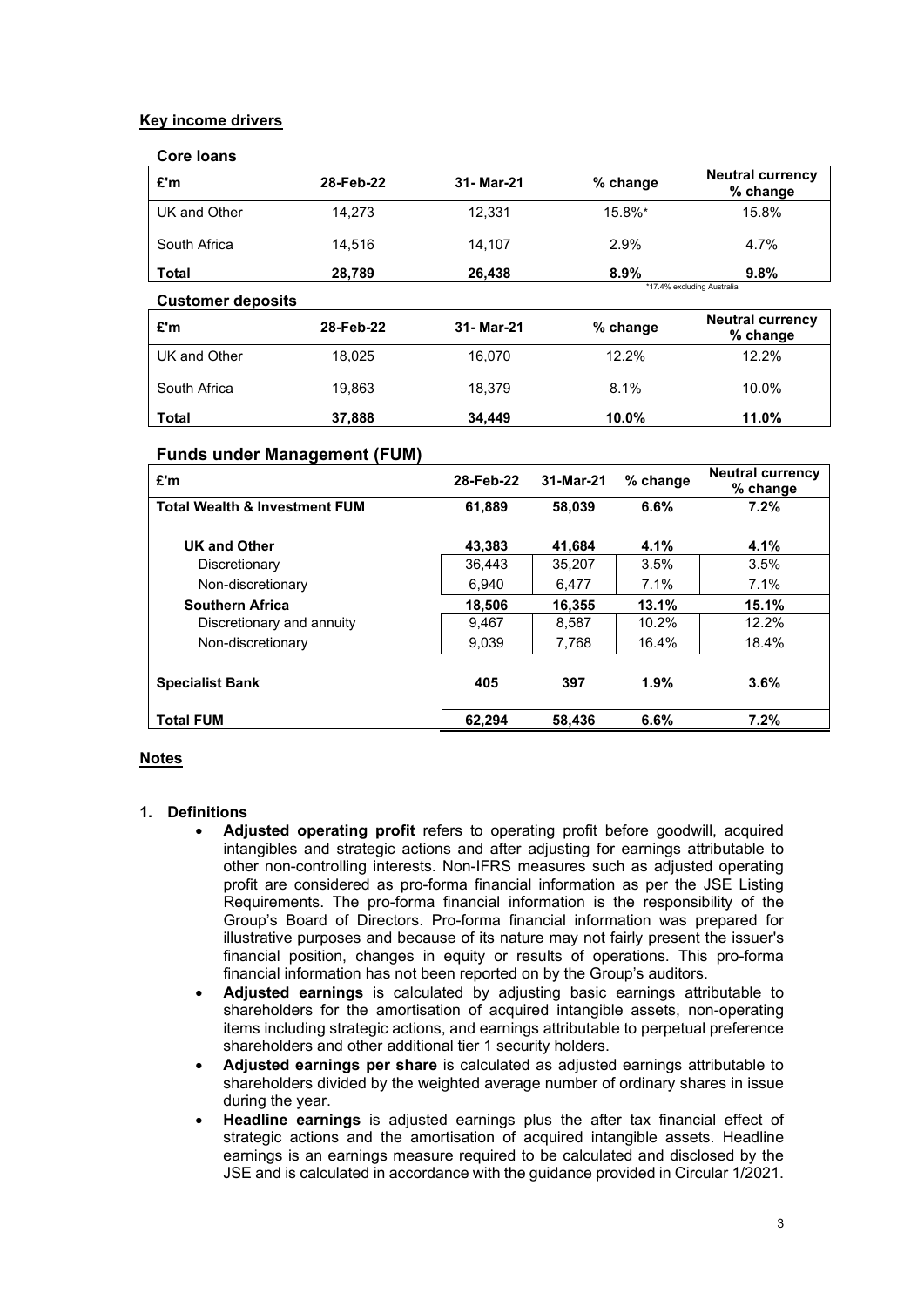- **Headline earnings per share** (HEPS) is calculated as headline earnings divided by the weighted average number of ordinary shares in issue during the year.
- **Basic earnings** is earnings attributable to ordinary shareholders as defined by IAS33 *Earnings Per Share.*
- **Core loans** is defined as net loans to customers plus net own originated securitised assets.
- **The credit loss ratio** is calculated as expected credit loss (ECL) impairment charges on gross core loans as a percentage of average gross core loans subject to ECL.

## **2. Exchange rates**

The Group's reporting currency is Pounds Sterling. Certain of the Group's operations are conducted by entities outside the UK. The results of operations and the financial condition of these individual companies are reported in the local currencies in which they are domiciled, including Rands, Australian Dollars, Euros and US Dollars. These results are then translated into Pounds Sterling at the applicable foreign currency exchange rates for inclusion in the Group's combined consolidated financial statements. In the case of the income statement, the weighted average rate for the relevant period is applied and, in the case of the balance sheet, the relevant closing rate is used. The following table sets out the movements in certain relevant exchange rates against the Pound Sterling over the period:

|                          | Eleven months to<br>28 February 2022 |         | Year ended<br>31 March 2021 |         | Year ended<br>31 March 2020 |         |
|--------------------------|--------------------------------------|---------|-----------------------------|---------|-----------------------------|---------|
| Currency<br>per GBP1.00  | Period<br>end                        | Average | <b>Period</b><br>end        | Average | Period<br>end               | Average |
| South African Rand       | 20.72                                | 20.33   | 20.36                       | 21.33   | 22.15                       | 18.78   |
| <b>Australian Dollar</b> | 1.85                                 | 1.85    | 1.81                        | 1.82    | 2.03                        | 1.87    |
| Euro                     | 1.19                                 | 1.17    | 1.17                        | 1.12    | 1.13                        | 1.15    |
| <b>US Dollar</b>         | 1.34                                 | 1.37    | 1.38                        | 1.31    | 1.24                        | 1.27    |

## **3. Profit forecasts**

- The following matters highlighted in this announcement contain forward-looking statements. Each of the below forecasts are expected to be ahead of FY2021:
	- Adjusted EPS is expected to be between 51p and 55p.
	- Basic EPS is expected to be between 48p and 52p.
	- HEPS is expected to be between 49p and 53p.<br>■ Adjusted operating profit is expected to be betw
	- Adjusted operating profit is expected to be between £642 million and £683 million.
	- Adjusted operating profit for the Southern African business is expected to be at least 30% ahead of the prior year in Rands.
	- The UK business' adjusted operating profit is expected to be at least 120% higher than the prior year.
	- The outlook may be affected by uncertainty arising from the likely impacts of the Russian invasion of Ukraine on the global economy and financial markets.

## (collectively the *Profit Forecasts*).

- The basis of preparation of each of these statements and the assumptions upon which they are based are set out below. These statements are subject to various risks and uncertainties and other factors – these factors may cause the Group's actual future results, performance or achievements in the markets in which it operates to differ from those expressed in the Profit Forecasts.
- Any forward looking statements made are based on the knowledge of the Group at 17 March 2022.
- These forward looking statements represent a profit forecast under the Listing Rules. The Profit Forecasts relate to the year ending 31 March 2022.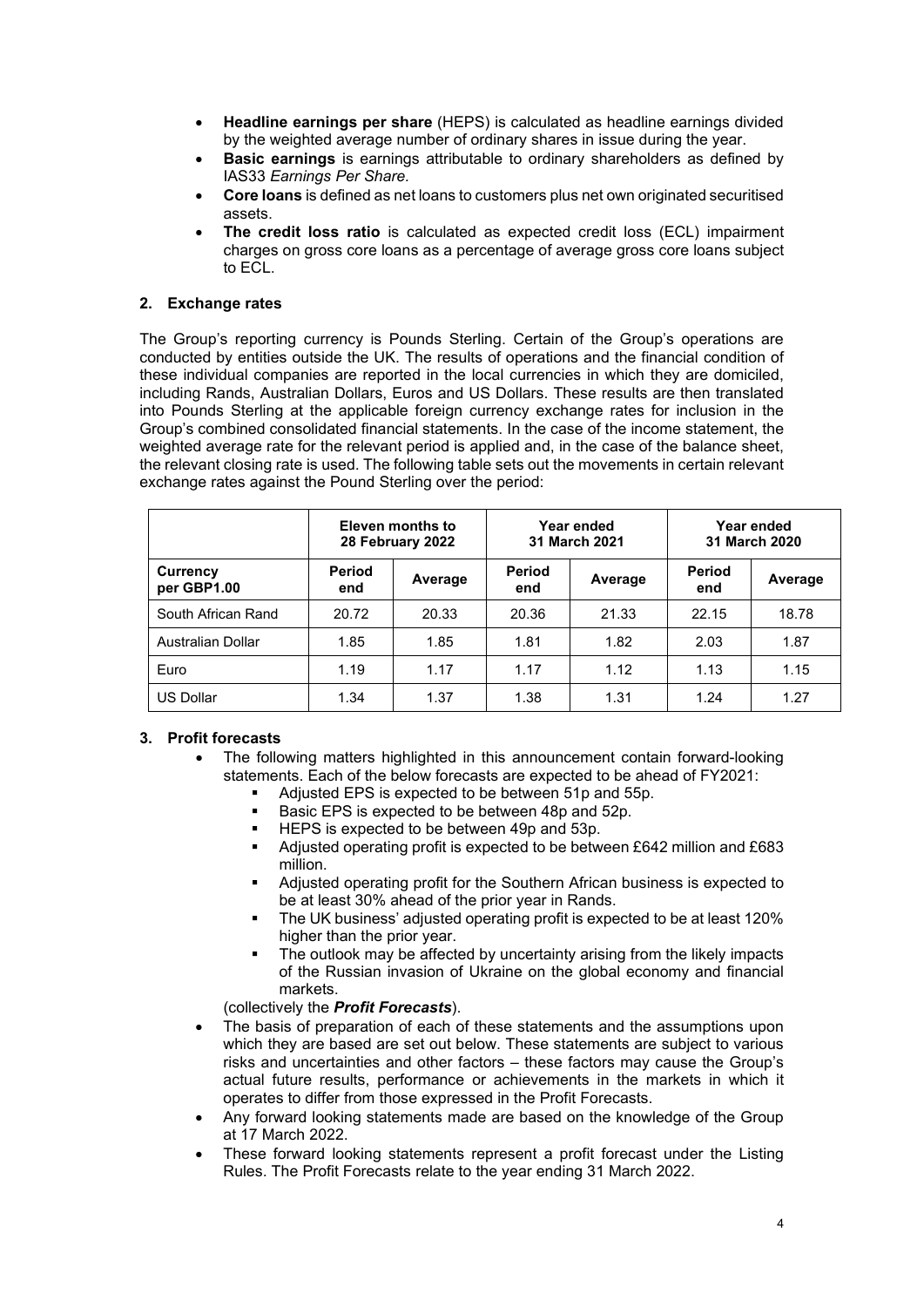• The financial information on which the Profit Forecasts are based is the responsibility of the Directors of the Group and has not been reviewed and reported on by the Group's auditors.

## *Basis of preparation*

- The Profit Forecasts have been properly compiled using the assumptions stated below, and on a basis consistent with the accounting policies adopted in the Group's March 2021 audited financial statements, which are in accordance with IFRS and are those which the Group anticipates will be applicable for the period ending 31 March 2022.
- The Profit Forecasts have been prepared based on (a) reviewed interim financial statements of the Group for the six months to 30 September 2021, and the results of the Specialist Banking and Wealth & Investment businesses underlying those audited financial statements; (b) the unaudited management accounts of the Group and the Specialist Banking and Wealth & Investment businesses for the eleven months to 28 February 2022; and (c) the projected financial performance of the Group and the Specialist Banking and Wealth & Investment businesses for the remaining one month of the period ending 31 March 2022.
- Percentage changes shown on a neutral currency basis for balance sheet items assume that the relevant closing exchange rates at 28 February 2022 remain the same as those at 31 March 2021.

## *Assumptions*

The Profit Forecasts have been prepared on the basis of the following assumptions during the forecast period:

*Factors outside the influence or control of the Investec Board:*

- There will be no material change in the political and/or economic environment that would materially affect the Investec Group.
- There will be no material change in legislation or regulation impacting on the Investec Group's operations or its accounting policies.
- There will be no business disruption that will have a significant impact on the Investec Group's operations, whether for Covid-19 or otherwise.
- The Rand/Pound Sterling and US Dollar/Pound Sterling exchange rates and the tax rates remain materially unchanged from the prevailing rates detailed above.
- There will be no material changes in the structure of the markets, client demand or the competitive environment.

## *Estimates and judgements*

In preparation of the Profit Forecasts, the Group makes estimations and applies judgement that could affect the reported amount of assets and liabilities within the reporting period. Key areas in which judgement is applied include:

- Valuation of unlisted investments primarily in the private equity, direct investments portfolios and embedded derivatives. Key valuation inputs are based on the most relevant observable market inputs, adjusted where necessary for factors that specifically apply to the individual investments and recognising market volatility.
- The determination of ECL against assets that are carried at amortised cost and ECL relating to debt instruments at fair value through other comprehensive income (FVOCI) involves the assessment of future cash flows which is judgmental in nature.
- Valuation of investment properties is performed by capitalising the budget net income of the property at the market related yield applicable at the time.
- The Group's income tax charge and balance sheet provision are judgmental in nature. This arises from certain transactions for which the ultimate tax treatment can only be determined by final resolution with the relevant local tax authorities. The Group recognises in its tax provision certain amounts in respect of taxation that involve a degree of estimation and uncertainty where the tax treatment cannot finally be determined until a resolution has been reached by the relevant tax authority. The carrying amount of this provision is often dependent on the timetable